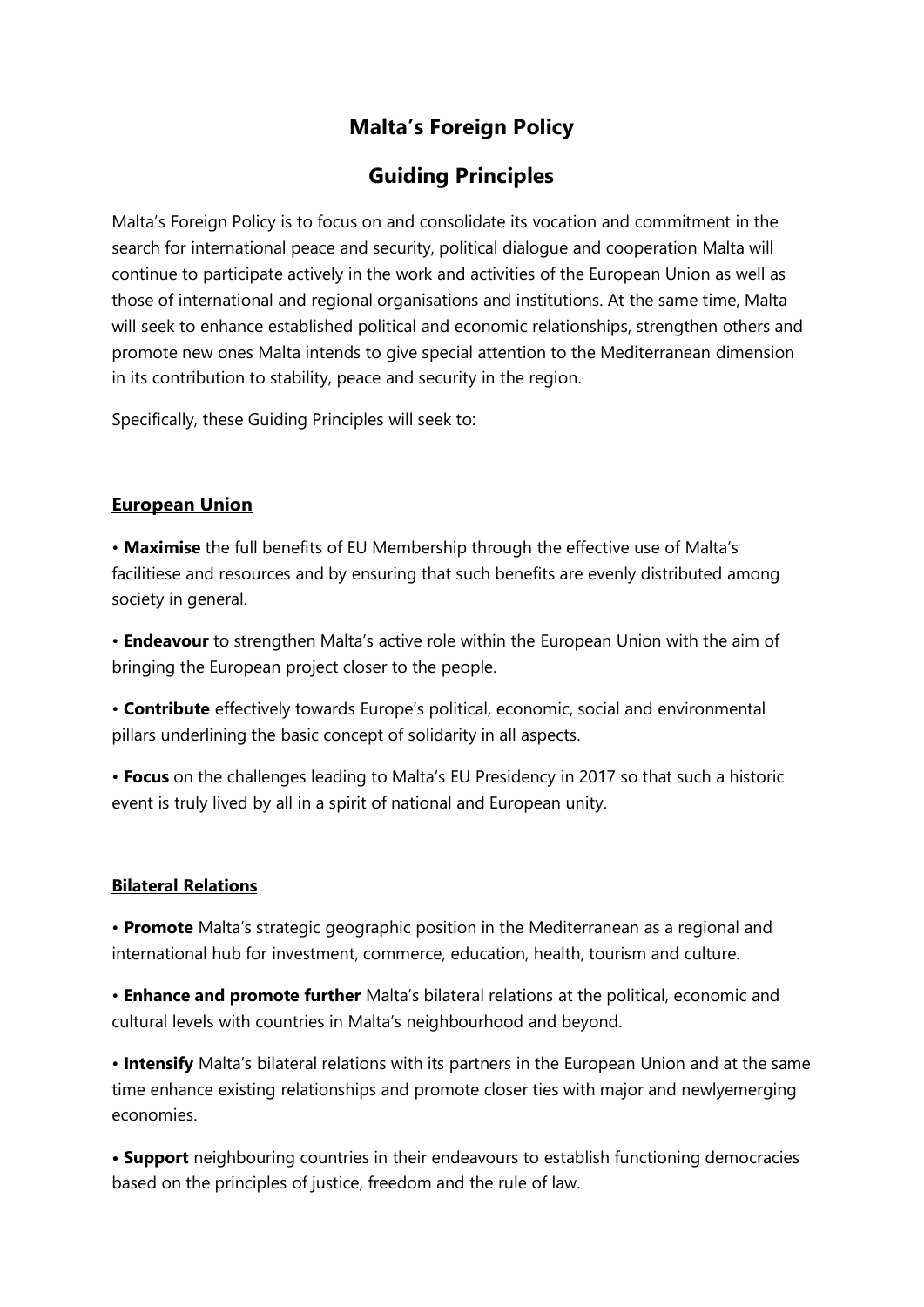**• Embark** on the notions of cultural and economic diplomacy as prime objectives towards an export-driven economy and the attraction of foreign direct investment to Malta.

### **Multilateral Affairs**

• **Participate** actively and contribute effectively, with European Union partners and other Member States, in the activities of International and Regional Organisations, including in particular the United Nations, the Council of Europe, the Organisation for Security and Cooperation in Europe and the Commonwealth, among others.

• **Reaffirm** Malta's strong commitment towards: the promotion and protection of all human rights and fundamental freedoms; the fight against the continuing gross violations of international humanitarian law; the prevention of discrimination and protection of minorities; and the promotion of the rule of law as an effective contribution to the prevention and peaceful resolution of conflict through democratic mechanisms including mediation.

• **Contribute** in the search for more stringent measures against the proliferation of weapons of mass destruction and their means of delivery as well as the spread of conventional arms.

• **Ensure** continued and unwavering support to all efforts in the on-going attempts to relaunch the Peace Process between the Israelis and Palestinians with a view to achieving a lasting and comprehensive peace settlement including the two-State solution.

• **Resolve** to closely co-operate and collaborate with other countries in efforts to prevent and combat terrorism by supporting initiatives and mechanisms for counterterrorism defences incorporating appropriate respect for human rights and the rule of law with importance being given also to the concerns of victims of terrorist acts.

**• Strengthen**, as a maritime State, active involvement in and support of national, regional and international mechanisms and institutions that focus their primary role on maritime affairs, including the conservation and sustainable use of the marine resources.

• **Take** a more participatory role in the field of humanitarian and development assistance in efforts by the international community to eradicate poverty and sustain development in developing countries with a view to contribute to the achievement of the Millennium Development Goals by 2015 and beyond. In this context, Malta will continue its Overseas Development Assistance programme and humanitarian aid.

• **Give** particular attention to the serious challenges being faced by the continued influx of irregular migrants in the context of the Mediterranean and its serious effects on Malta.

• **Support** for international and regional institutions hosted by Malta as well as the attraction of similar organisations to Malta.